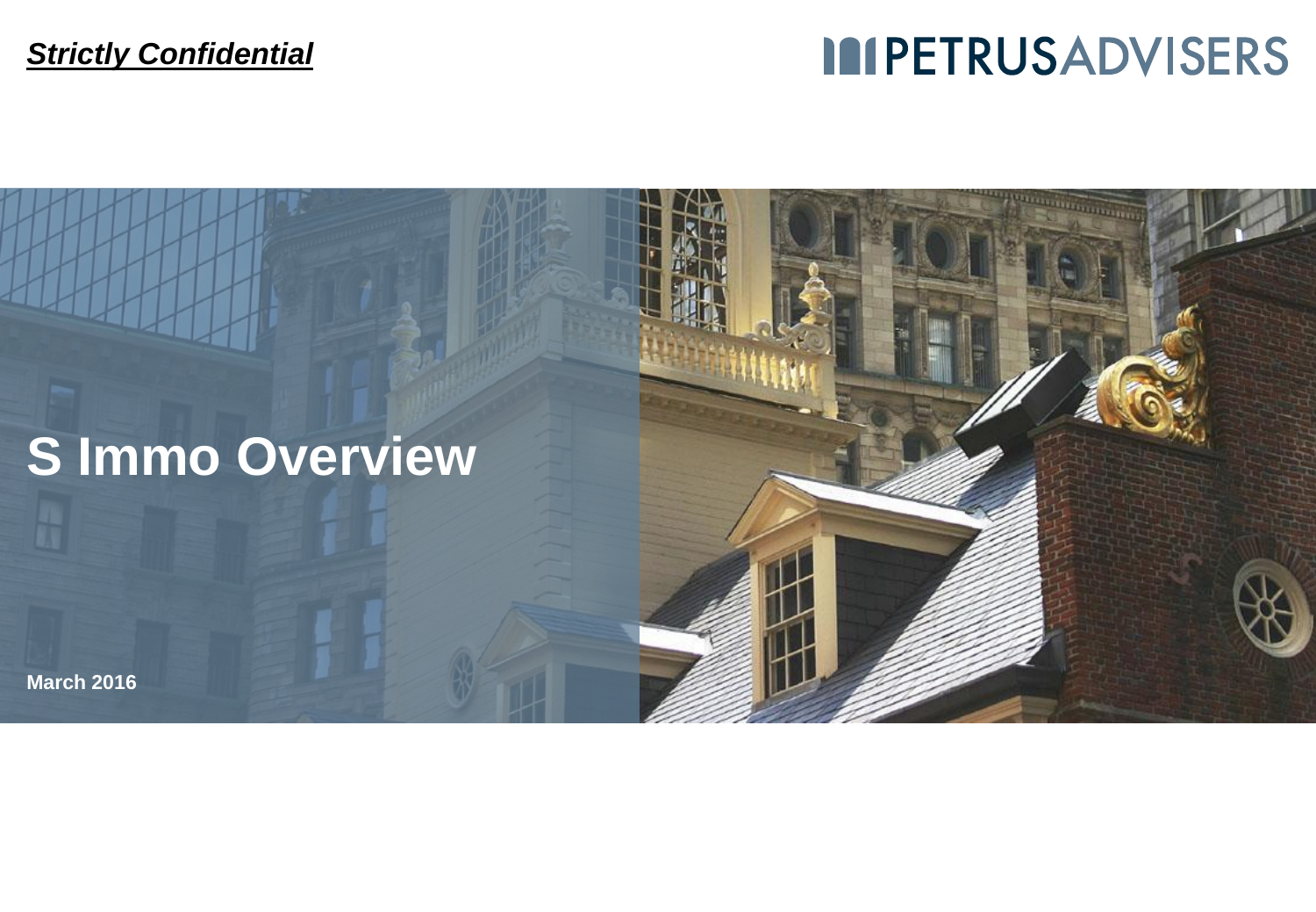## **Company Overview**

### **IMPETRUSADVISERS**

#### **Key stats**

| Share price <sup>1</sup>                                | € 7.66               |
|---------------------------------------------------------|----------------------|
| Shares issued <sup>2</sup>                              | 66,917,179           |
| Treasury shares <sup>2</sup>                            | 101,500              |
| Shares outstanding <sup>2</sup>                         | 66,815,679           |
| Market cap                                              | € 512m               |
| Property GAV <sup>2</sup>                               | € 1,833m             |
| Net financial debt $3$                                  | € 1,164m             |
| Average interest cost / Average maturity                | $3.51\% / 6.7$ years |
| IFRS NAV <sup>4</sup> / share / Discount to share price | €9.4 / 18.5%         |
| EPRA NAV <sup>4</sup> / share / Discount to share price | €11.3 / 32.4%        |
| FFO I per share <sup>5</sup> / FFO I yield              | €0.53 / 7.0%         |



*1) Source: Bloomberg as of 8th March 2016.*

*2) Source: S Immo Quarterly Report as of 30 September 2015. Not pro-forma for announced write-ups in Q4 2015.*

*3) Financial debt – cash and cash equivalents as of 30 September 2015.*

*4) Based on the company reported value as of 30 September 2015. Includes an estimated €60m of additional revaluations as per the company ad-hoc release of the 22/01/2016 guiding for significantly higher revaluations vs. last year. Does not include any impacts of operating results in Q4 2015.*

*5) Annualized, Source: S Immo Quarterly Report as of 30 September 2015.*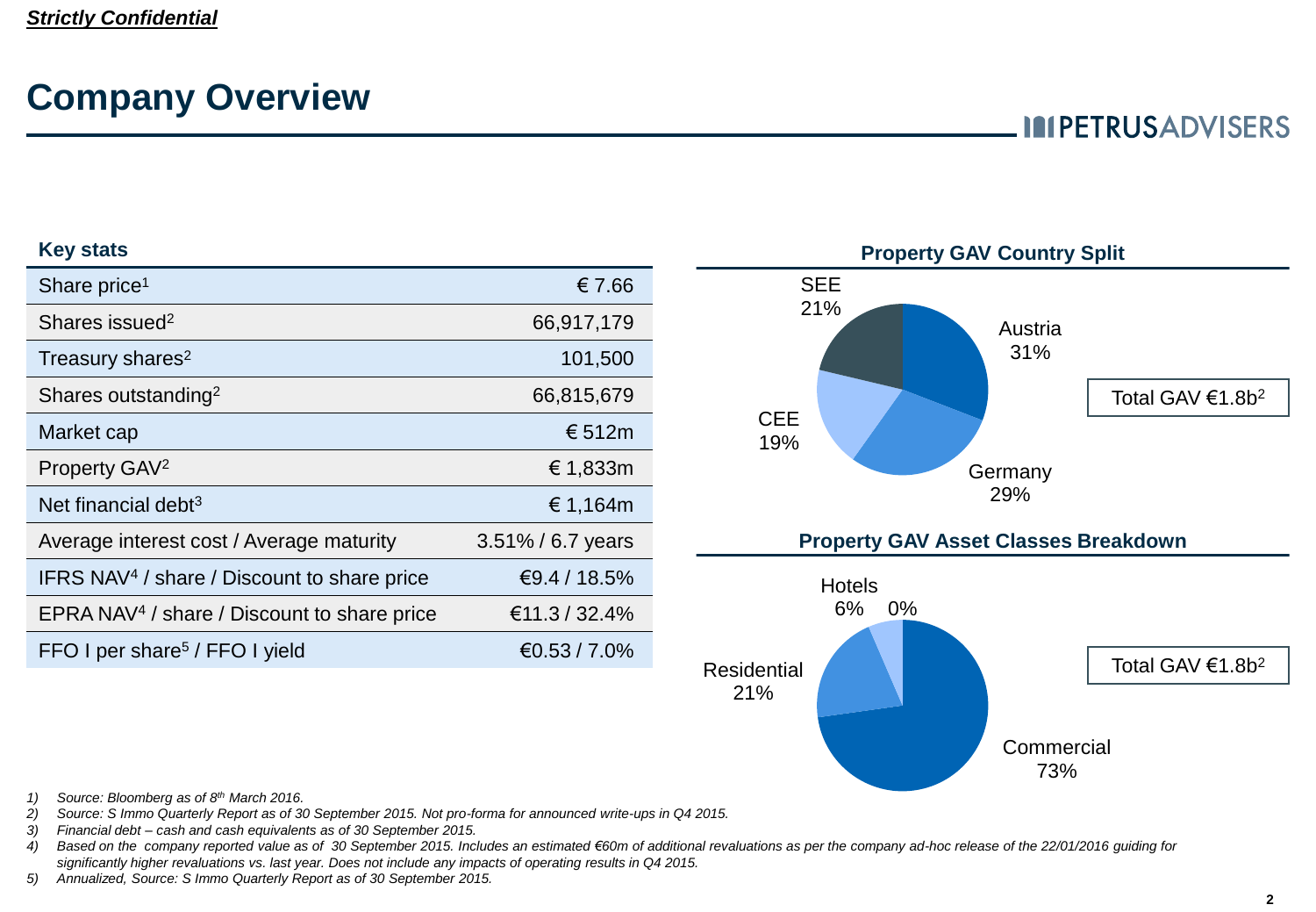## **Illustrative Sum of the Parts Valuation**

### **IMPETRUSADVISERS**

| $\epsilon$ m, except where indicated | Book value <sup>1</sup> | Current yield <sup>1</sup> | <b>Peer yield</b>    | <b>EBITDA E</b> | <b>EBITDA</b> multiple | <b>GAV</b>             |
|--------------------------------------|-------------------------|----------------------------|----------------------|-----------------|------------------------|------------------------|
| Germany resi + commercial            | 531.1                   | 6.0%                       | 5.3% <sup>2</sup>    |                 |                        | 598.5                  |
| Austria resi + commercial            | 518.1                   | 6.0%                       | $5.7\%$ <sup>3</sup> |                 |                        | 550.2                  |
| <b>CEE</b> commercial                | 283.5                   | 7.7%                       | $7.4\%$ <sup>4</sup> |                 |                        | 297.0                  |
| <b>SEE</b> commercial                | 364.9                   | 9.0%                       | 8.5%                 |                 |                        | 386.3                  |
| <b>Developments</b>                  | 15.3                    |                            |                      |                 |                        | 15.3                   |
| Hotel operations                     |                         |                            |                      | $5.5^{6}$       | $8.2x^{7}$             | 45.4                   |
| <b>Total</b>                         |                         |                            |                      |                 |                        | 1,892.4                |
| Net financial debt                   |                         |                            |                      |                 |                        | $-1,164.0$             |
| <b>Minorities</b>                    |                         |                            |                      |                 |                        | $-26.2$                |
| Provisions                           |                         |                            |                      |                 |                        | $-4.4$                 |
| Associates                           |                         |                            |                      |                 |                        | 8.6                    |
| <b>Market Cap</b>                    |                         |                            |                      |                 |                        | 706.9                  |
| # shares out                         |                         |                            |                      |                 |                        | 66.8                   |
| Price $(\epsilon)$                   |                         |                            |                      |                 |                        | 10.6                   |
| Delta to current price               |                         |                            |                      |                 |                        | $+38.1\%$ <sup>8</sup> |

*Source: Company, Bloomberg, Broker estimates, CBRE ,and Cushman*

*1) Company reported as of 30 September 2015.*

*2) 66.9% of the 2016E rental yield for Deutsche Wohnen (4.6%) and 33.1% of the median 2016E rental yield for WCM (5.8%), DIC Asset (6.8%), TLG Immobilien (6.7%) and Hamborner REIT (7.1%).*

*3) Based on the median latest reported rental yield for Austria by CA Immo (5.6%) and Immofinanz (5.7%).*

*4) Based on the median latest reported rental yield for Hungary, Slovakia, and Czech Republic by CA Immo (7.3%, n.a., and 8.1%), Atrium (9.2%, 7.6%, and 6.3%) and Immofinanz (6.1%, 7.4%, and 6.3%).*

*5) Based on the median office and retail prime yield for Zagreb, Sofia, and Bucharest from CBRE and Cushman Wakefield (8.5%) as per H2 2015 (Zagreb) and Q4 2015 (all others).*

*6) Based on the annualised YTD Q3 2015 EBITDA (€4.1m / 3 x 4).*

*7) Assumes a 10% discount to the 2015E median EV/EBITDA multiple for NH (14.2x), Accor (8.7x), Intercontinental (12.2x), Melia (8.9x), and Millenium & Capthorne (9.1x) as per 8 March 2016.*

*8) Share price of €7.66 as of 08/03/2016 from Bloomberg.*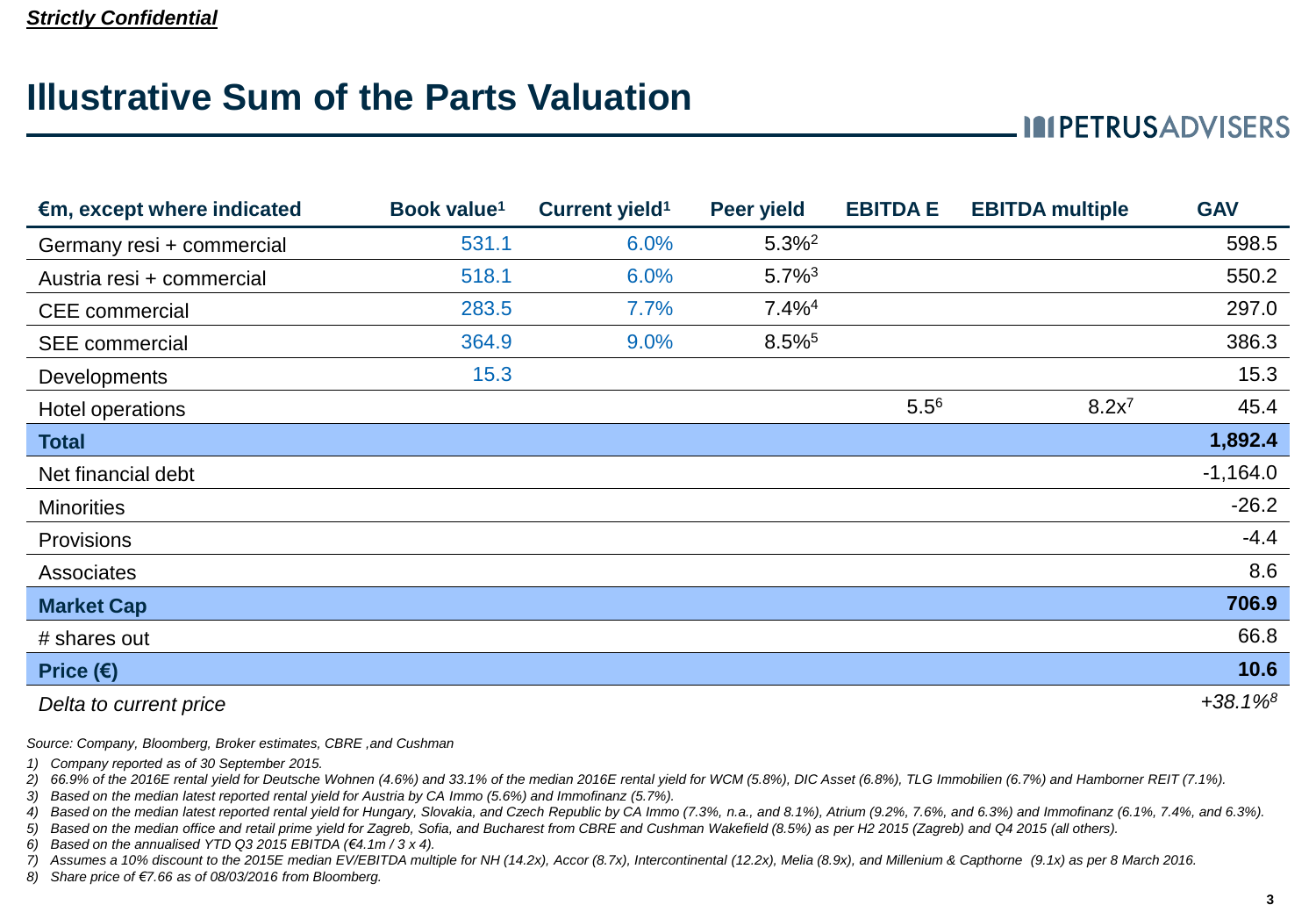# **Hidden Reserves / Write-down Reversion Potential Illustration**

- The company has communicated approx. €190 million of historical devaluations (mainly in SEE and CEE) with the potential to be reversed
- We estimate about 50-60% could be reversed over the next couple of years, leading to an additional €95-114 million (€1.4 - €1.7/ share) of NAV accretion over such time horizon



- *1) Based on the company reported value as of 30 September 2015. Includes an estimated €60m of revaluations in Q4 2015 as per the company ad-hoc release of the 22/01/2016 guiding for significantly higher revaluations vs. last year.*
- *2) Bottom of the range.*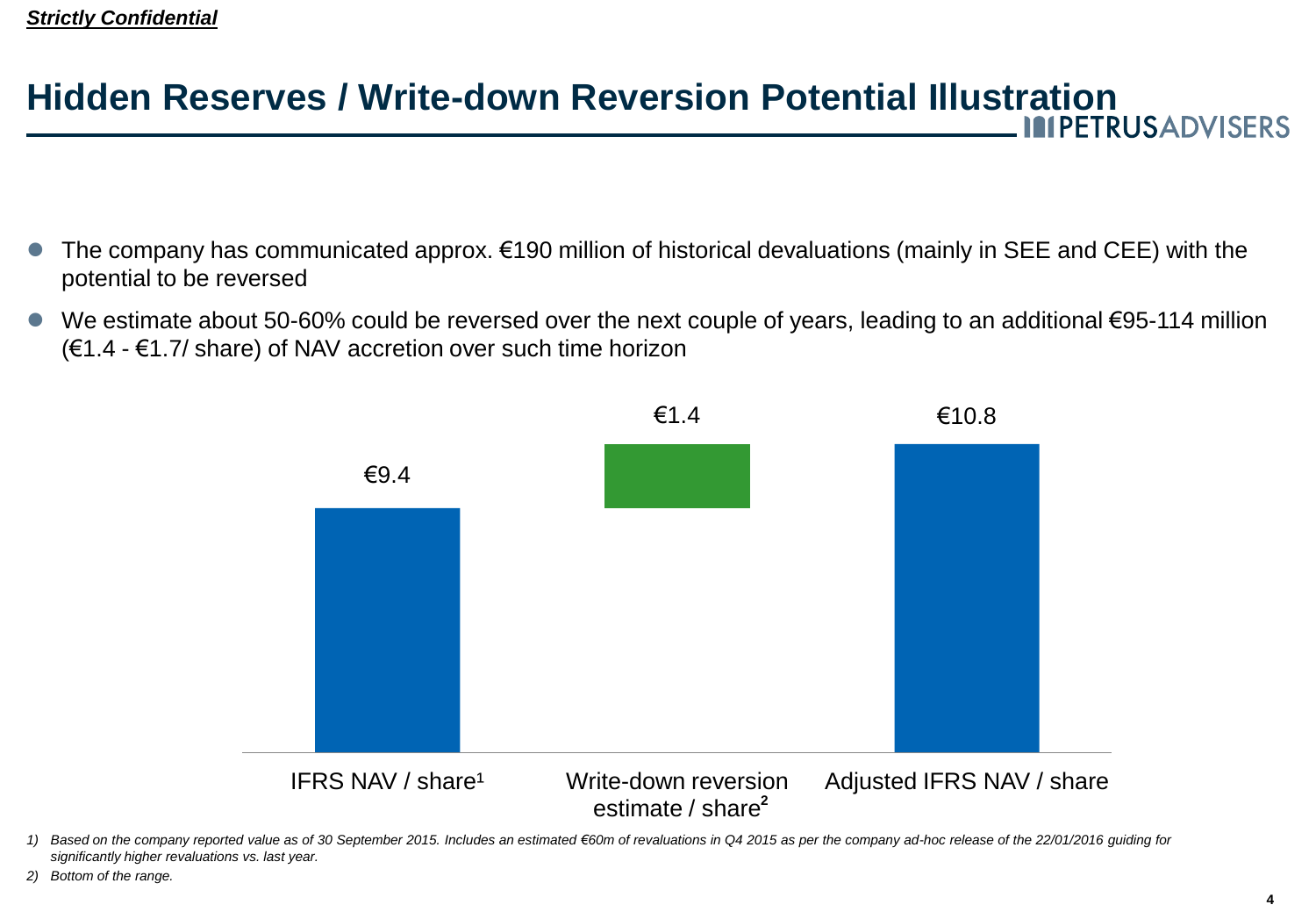#### *Strictly Confidential*

## **Illustrative Fair Value Per Share Overview**

**IMPETRUSADVISERS** 



*1) As of 08/03/2016.*

2) Based on the company reported value as of 30 September 2015. Includes an estimated €60m of revaluations in Q4 2015 as per the company ad-hoc release of the 22/01/2016 guiding for *significantly higher revaluations vs. last year.*

- *3) Illustrative sum-of-the-parts value as per Petrus Advisers analysis.*
- *4) Based on the company reported value as of 30 September 2015. Includes an estimated €60m of revaluations in Q4 2015 as per the company ad-hoc release of the 22/01/2016 guiding for significantly higher revaluations vs. last year. Further adjusted for write-down reversion potential as per managements comments.*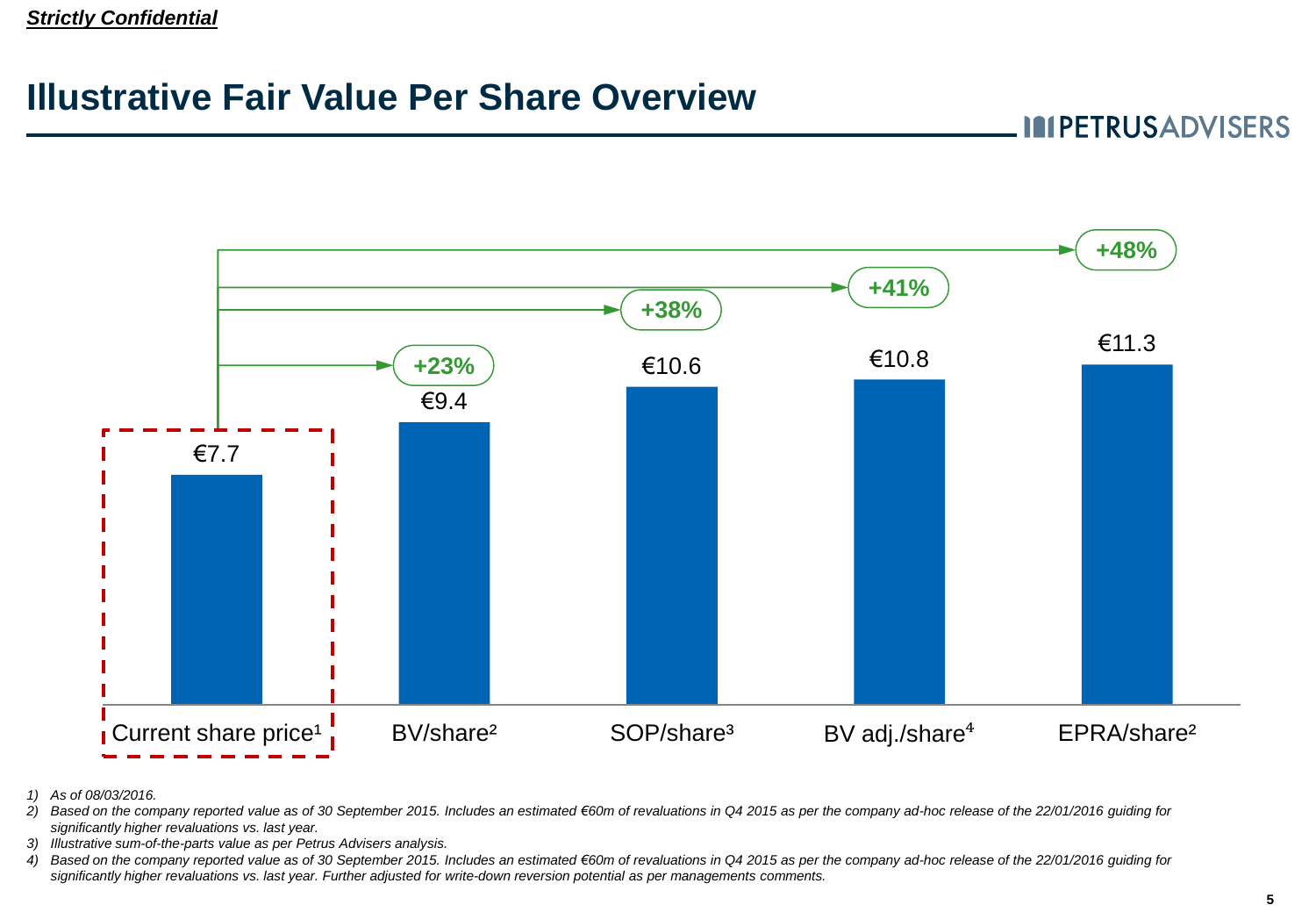## **Petrus Advisers Recommendations for S-Immo**

|                                                | <b>Item / Comment</b>                                                                                                                                                                  |  |  |  |  |
|------------------------------------------------|----------------------------------------------------------------------------------------------------------------------------------------------------------------------------------------|--|--|--|--|
| <b>Strategy</b>                                | Design and communicate coherent strategy that goes beyond opportunistic acquisition /<br>disposal / development of individual properties across office / retail / residential segments |  |  |  |  |
|                                                | Address issues of lack of scale and liquidity                                                                                                                                          |  |  |  |  |
|                                                | Address non-core operations such as operated hotels                                                                                                                                    |  |  |  |  |
|                                                | Intensify IR work                                                                                                                                                                      |  |  |  |  |
| <b>Capital Markets</b><br><b>Communication</b> | Increase quality and quantity of reported information (e.g. data on rental income, vacancies,<br>and financing per city and asset type, etc.)                                          |  |  |  |  |
|                                                | Publish a dividend and buyback policy for the company                                                                                                                                  |  |  |  |  |
| <b>Strengthen Team</b>                         | Bring in strong CFO to improve market communication and drive financing                                                                                                                |  |  |  |  |
|                                                | Achieve best-in-class financing costs                                                                                                                                                  |  |  |  |  |
| <b>Financing</b>                               | Target and communicate interest cost savings of at least 25-50 bps                                                                                                                     |  |  |  |  |
|                                                | Systematically exploit revaluation potential in CEE/SEE to optimize LTV/ reduce interest costs                                                                                         |  |  |  |  |